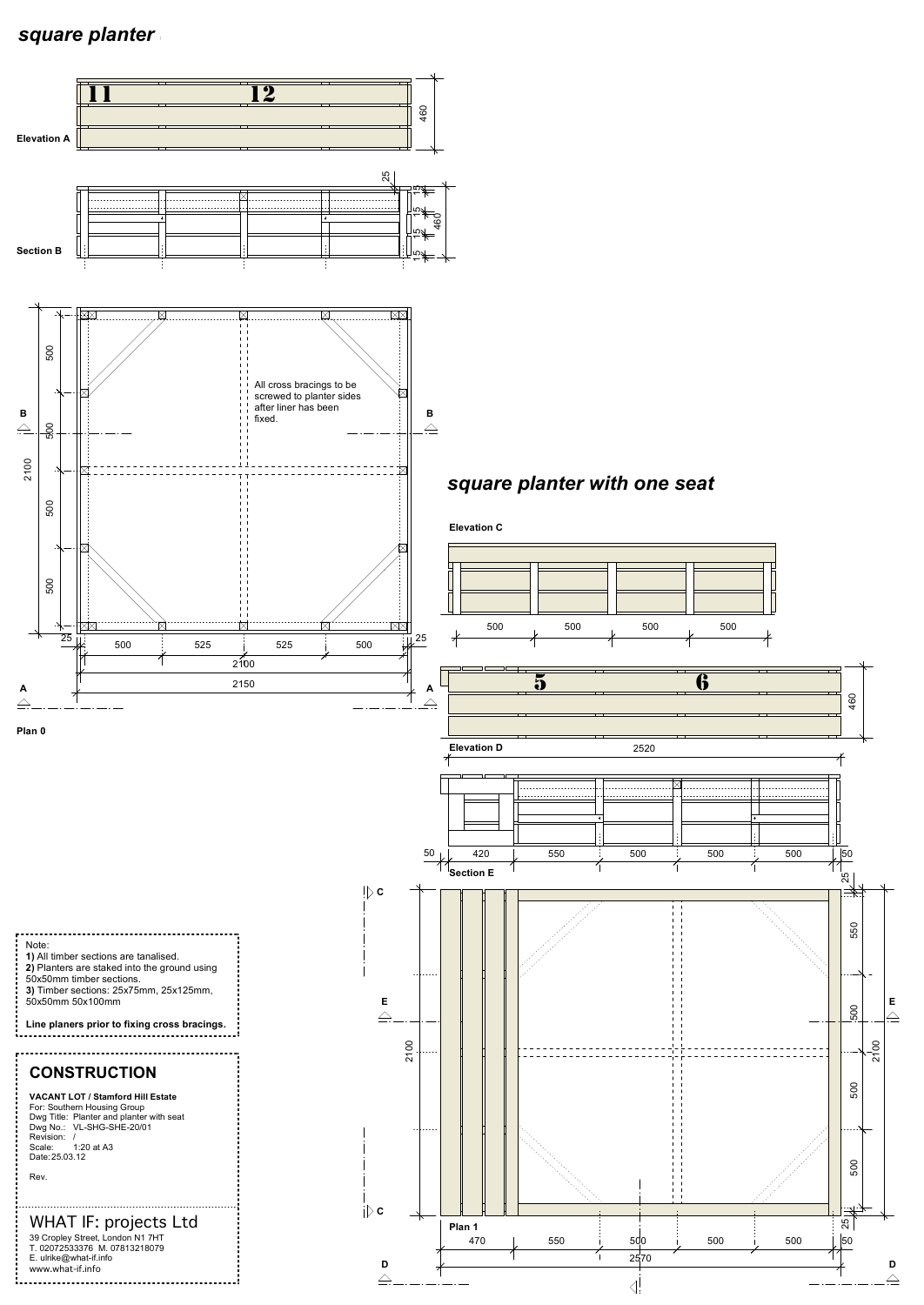## *shared planter (x1)*